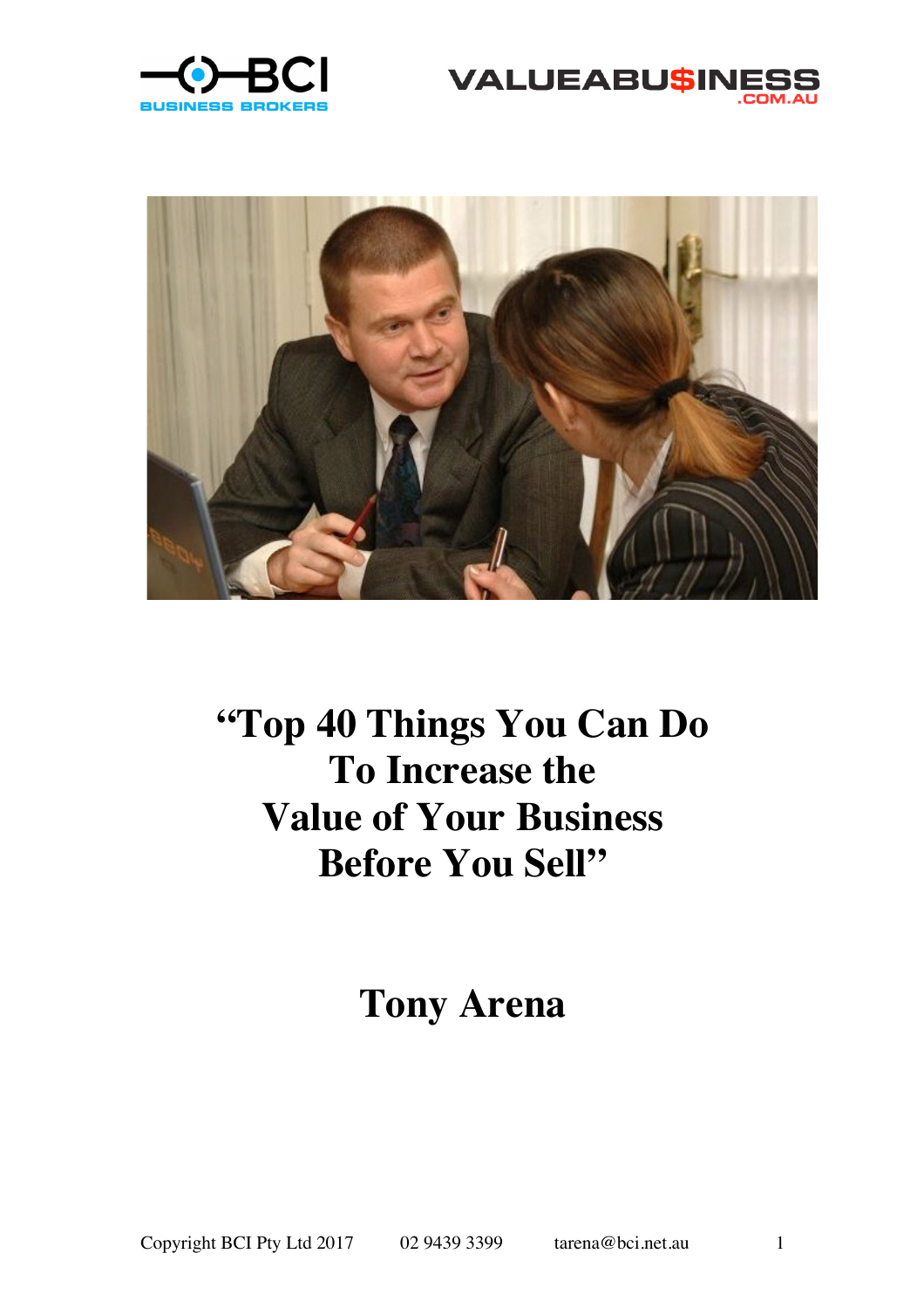



# *Selling Your Business? - Preparation Is The Key to Success!*

Most business owners never receive full value when selling their business because by the time they come to put the business on the market, either it is too late to do anything with it or the owner has no energy to properly prepare the business for sale.

We advise our vendors to take a good look at their business from a buyer's point of view. Act as though you are doing a due diligence prior to purchase. This applies whether you own a micro business that operates from home or has sales of millions of dollars per year.

There are a number of areas you can look at in preparing your business for sale. Each point relates to one of three things:

- Boosting Profit
- Boosting Cash Return
- Reducing Risk associated with your business.

The material in this ebook is a summary of one of the chapters in our Manual "Maximise the Value of Your Business" available online.

Go to: http://bcibusinessbrokers.com.au/

Preparing your business for sale involves paying attention to the 20 key areas. They are listed below with sub-points as action points.

If you are selling the business, good luck. Remember if you prepare well and present the business honestly, you won't go wrong. You will have a friend for life in the buyer of your business. And the skills you learn in this process will ensure you can go on and create other businesses which you will also sell for good money.

Tony Arena BCI Business Brokers 0411 888 148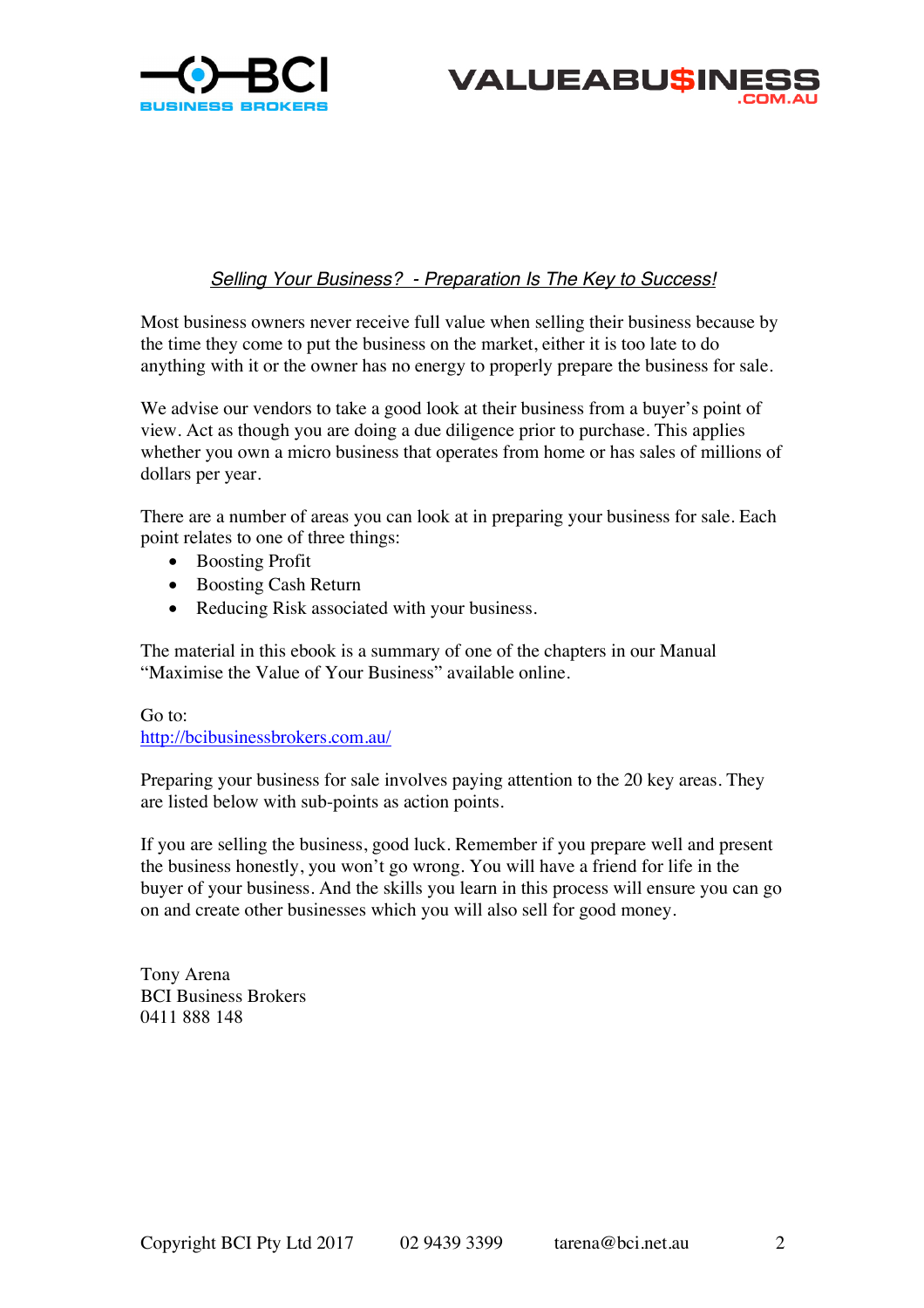



# **HOW WELL DO YOU KNOW YOUR BUSINESS**

- 1. Ask Yourself "Would I buy this business?" Then answer truthfully what you would pay for it.
- 2. Take a good look at the strengths and weaknesses of your business. Boost the strengths and fix the weaknesses.

# **HISTORY OF OWNERSHIP**

3. A solid history under the current owner is good. If your business does not have a long track record, be prepared to prove profit or sales in some other way by trial or by way of performance clauses to be satisfied prior to full and final settlement. Despite what vendors think, buyers will not pay for potential.

# **IMAGE AND BRAND**

- 4. Clean up the office, factory or shop so that when the buyer walks in he will see that this owner is in control and not "all over the place". Chaos points to a bad business.
- 5. Nurture your reputation by the quality of the products and services you deliver. Always be conscious of the image you project.
- 6. A good brand says to the market "Trust me and I will look after you". Be ready to show client testimonials, press write-ups and any customer satisfaction surveys you may have.

# **CLIENT AND SUPPLIER CONTRACTS**

- 7. Make sure you have all client & supplier contracts at hand. Contracts can work both ways as buyers may not want to be bound by them. However on balance contracts add certainty, and certainty increases value.
- 8. If you rely on a single supplier, you are at risk unless you are protected by a long contract and even then there are no guarantees. Look for alternative suppliers.
- 9. Execute written agency agreements with agents where possible.
- 10. A good spread of clients is better. Don't have the business too heavily invested in one or two major clients. A good spread of clients makes a buyer feel comfortable. Grow the bottom of the client base.

#### **PATENTS TRADEMARKS AND DESIGNS**

- 11. Ensure you know what is your copyright and what is not. What you have personally created, written or designed is automatically your copyright. List all such items. This is particularly relevant for websites and other intellectual property that you might own.
- 12. Trademark your brand, logo and any other word or phrase you think you are entitled to. Online Intellectual Property registration is simple these days. Register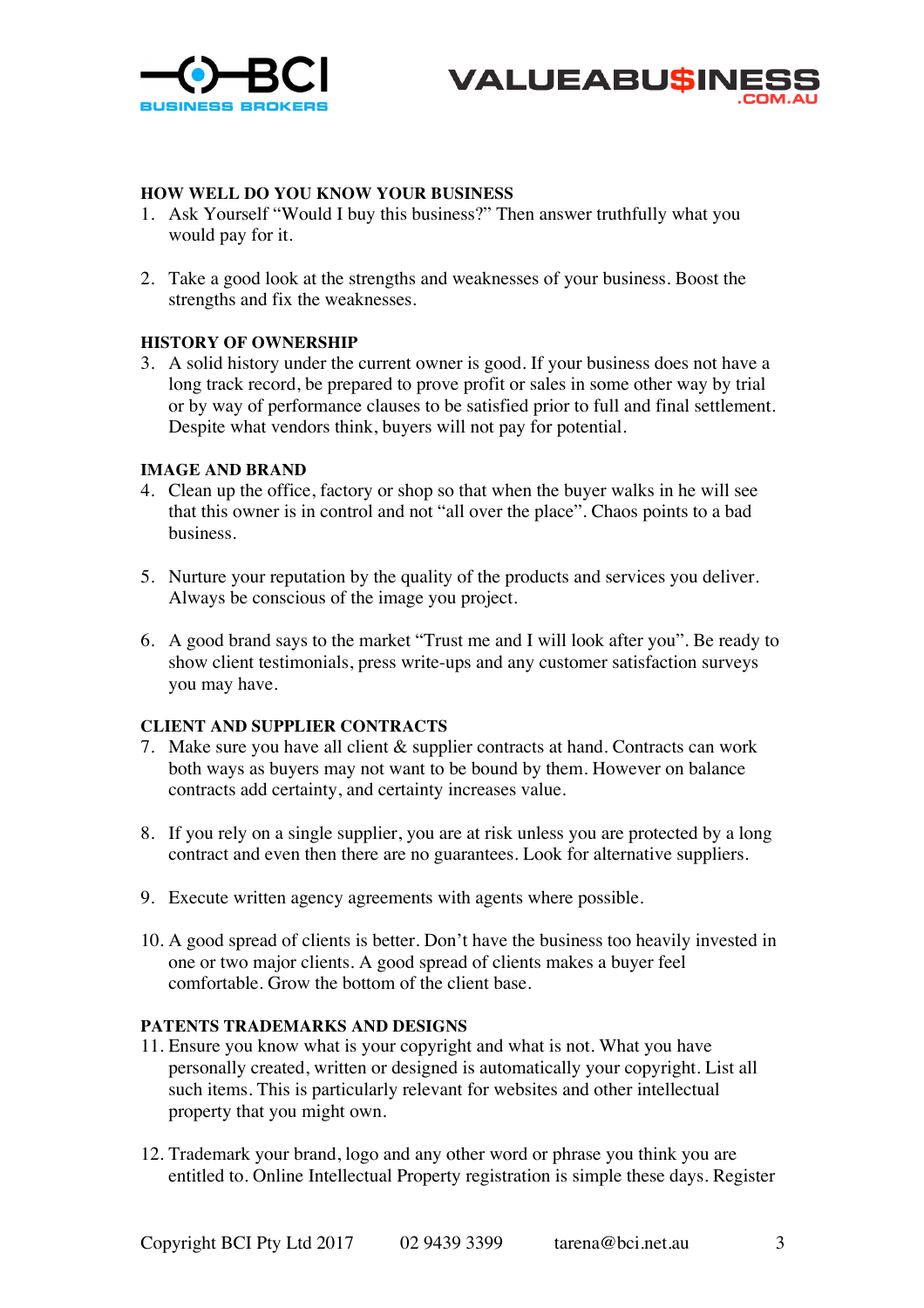



Patents and Designs as required. Make sure you keep a register of current registered patents and designs if you have them.

#### **TENURE OR LEASE**

13. Your lease must be of sufficient length and contain reasonable terms. Negotiate your lease before putting the business on the market. Have your lease read by an expert in lease negotiations in case there are relocation or demolition clauses that make your business worthless.

## **REASON FOR SALE**

14. Reason for sale needs to be genuine. Don't invent reasons for sale. Such a strategy is transparent and will not help you realise value for the business.

## **EMPLOYEES**

- 15. Contracts should be negotiated with key staff if appropriate. Your staff roster is one of your great assets. Profiles of employees should be prepared listing their duties, strengths, length of employment, salary, incentives etc.
- 16. At the appropriate time, tell your key employees that the business is going to be sold. Tell them you will endeavour to secure a future for them in the business if they wish. It is better if they hear it from you rather than from another person.
- 17. Train staff regularly. A well-drilled and motivated team is a bonus when a buyer comes to look at the business. A well-trained and happy team may work for less if they are happy at work.

## **YOUR ROLE IN THE BUSINESS**

- 18. The current owner's influence should not be too great. Make a list of the things that must currently be done by the owner and one by one delegate these to others. Give more responsibility to key staff – or outsource.
- 19. Reduce the hours you spend in the business. A business heavily reliant on the current owner loses value for that reason.

## **CREDIT RATING**

20. Credit rating should be healthy. Pay your debts on time. A poor credit history can unsettle a buyer.

#### **COMPUTERISATION**

21. Computerisation is crucial. If you are going to set a program of two years or more, before you sell, then you may consider increasing the computerisation in your business.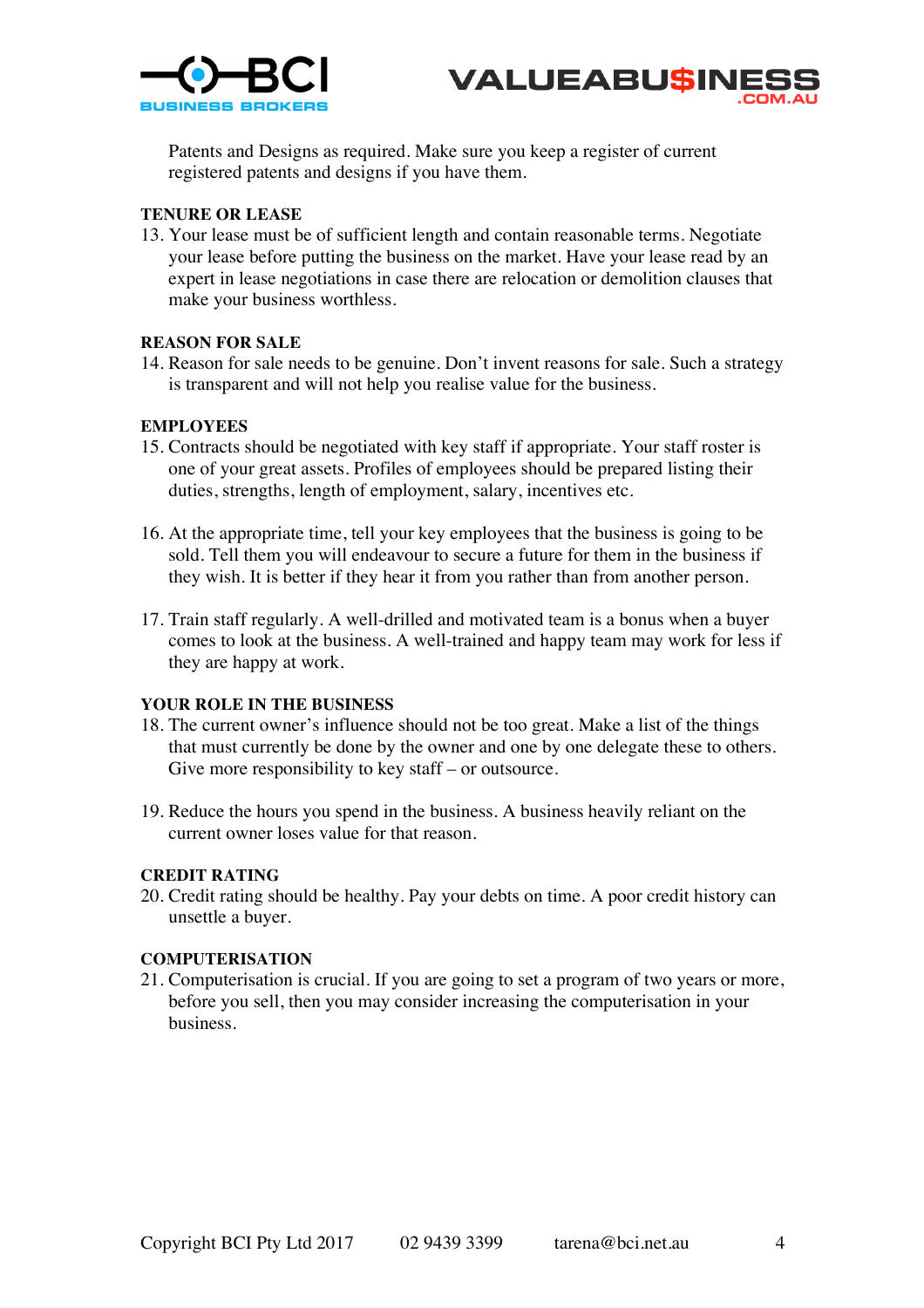



# **KEY FINANCIAL DATA**

- 22. Produce Profit and Loss, Balance Sheet and Cash Flows. Have the most recent tax return available within three months of the end of financial year. Keep management figures from your internal accounting records up to date and keep a monthly record of sales for past two years. Have a cash flow projection for the next twelve months available.
- 23. Show a steady history of sales if at all possible. Whilst it is hard to keep up sales in a downturn, you need to try to iron out the bumps in the sales history. Erratic trading makes a buyer nervous; solid (not spectacular) upward trends give a buyer comfort.
- 24. Keep the KPIs that are important to your business. Count the number of sales, not just the amount. Know what your GP is on a consistent basis. Gross Profit is a key figure for a buyer.
- 25. There are some figures that should remain constant from year to year. If there is a marked deviation from the standard, explain this satisfactorily. If you do have trends in sales, explain them by way of season, weather etc.
- 26. Keep notes to explain why sales might go up or down, and why expenses suddenly blow out. Introduce new lines in your business to help smooth out the bumps.

#### **PLANT AND EQUIPMENT**

27. List all the plant and equipment of the business. Two lists – one of what you own and one of what your are leasing or someone else owns. List brand, model number, date of acquisition, acquisition cost, replacement value and depreciated value

# **STOCK**

28. Keep stock to a minimum. If you have stock that is superfluous, outdated or hard to move, sell it out. You may discount it a little now, but later you won't be able to give it away.

#### **COMPETITIVE STRENGTH**

29. Make an accurate assessment of the competition. List major competitors. Assess the strengths and weaknesses of the competition. Know what their pricing, marketing and production policies are, and why yours are better.

#### **ONLINE STRENGTH**

- 30. Consider moving into online sales. A business with strong online sales indicates that the sales should be there after the sale, as the business is being done with the site rather than with a particular person.
- 31. Bring your website into the modern day. These days an old-fashioned website shows that the business is out of touch with the market.
- 32. Make sure your company has a social/business media presence. That can mean a profile on LinkedIn, Facebook or Twitter. If you are going to conduct such a campaign make sure it is updated and regularly worked.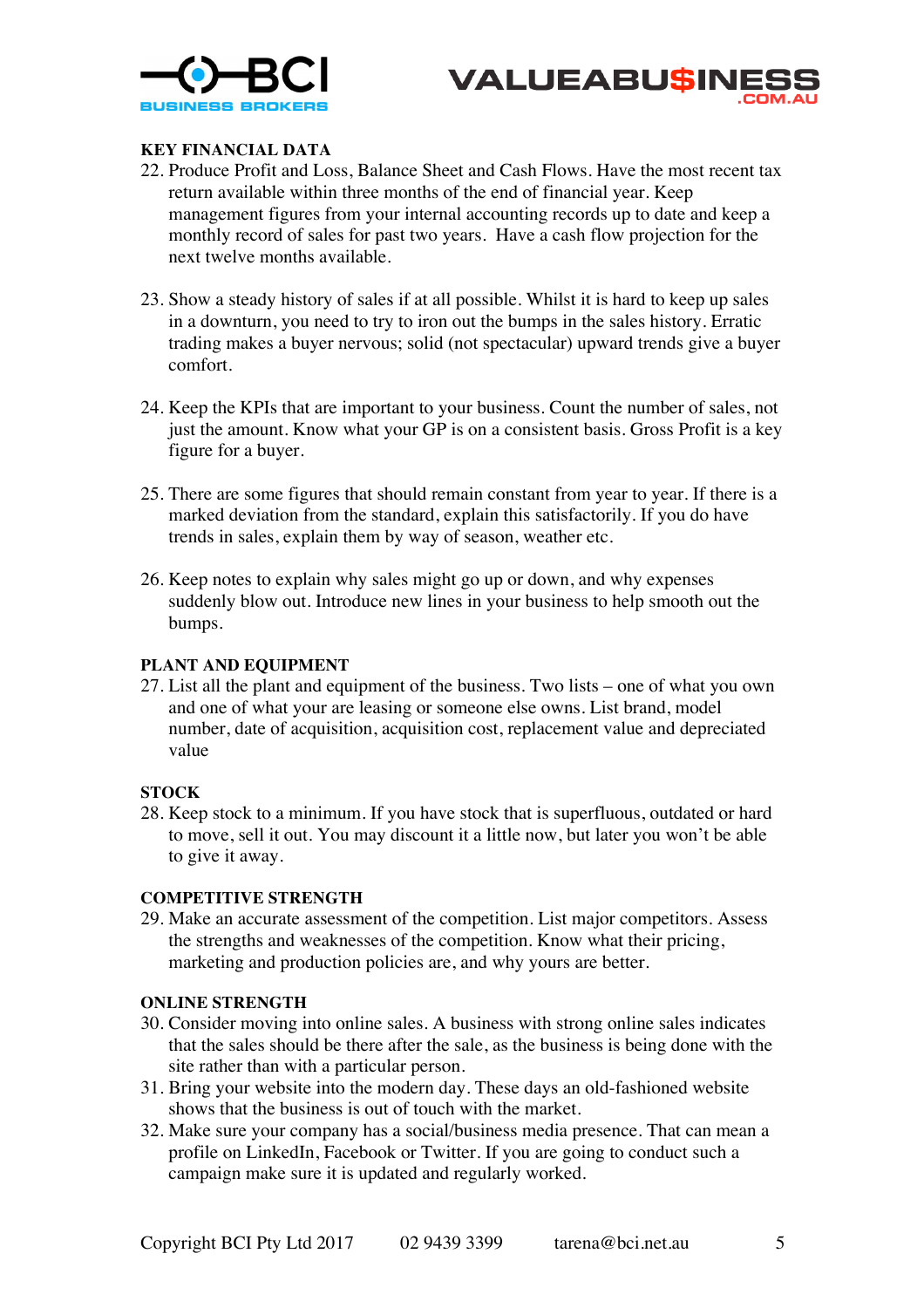



## **SYSTEMS**

- 33. Ensure appropriate systems are in place. Wherever you can, systemise your business. Detail your business operations. Create an operations manual.
- 34. Also ensure the sales process is systemised. Avoid the temptation to do "binge marketing". The sales cycle should be predictable. Otherwise you only have a "selling" business.

## **BUSINESS PLAN**

- 35. Only 17% of businesses have a business plan. In small business the number is much smaller. Those with a business plan often don't make it a working plan. Make sure you have a working plan and regularly review it. It can make a foundation of the Information Memorandum you prepare when you actually go on the market.
- 36. Hire a coach. A good coach will keep you accountable for measurable goals and milestones you need to reach as you grow your business. A good coach will also help you build your business plan and keep you focused on product, price, promotion and distribution.
- 37. Make networking part of your business plan. Some networking clubs only allow one member in each category. This means that when the owner sells she can introduce the incoming purchaser to take her place at the group and continue to get the leads she was getting.

#### **PLAN THE SALE**

- 38. Ask: 'Who might buy the business" Draw up a short list of who might be interested and also a list of things that they might value in your business.
- 39. Set a date for when you want to sell. The further away that date is the more you can do to maximise value.

#### **FORM YOUR TEAM**

40. Form your team. Hire a business broker, accountant and solicitor who know something about the business. Get them involved early. Selling a business is too complex for the job to be handled properly by the owner. The professionals will take you through the pitfalls and guide you to the winning post. Choose those who have experience in your industry and ask those who have used winners in the past to recommend someone.

If you want to learn more about Maximising The Value of your business, BCI sells the Comprehensive Manual 'Maximise the Value of Your Business. Contact Tony Arena on 61 2 9439 3399 0411 888 148 or email tarena@bci.net.au

Also see our valuation resource www.valueabusiness.com.au